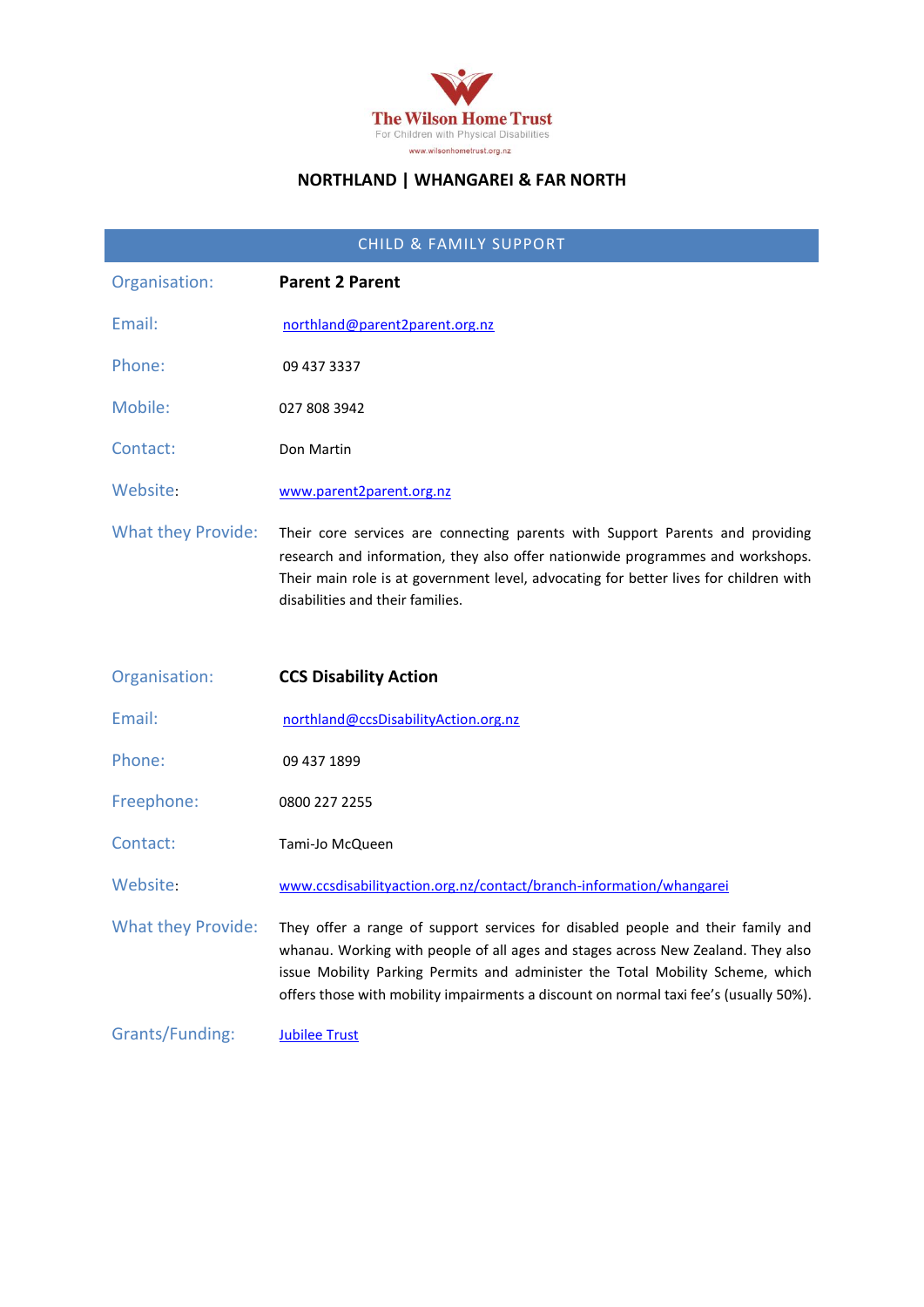# **CHILD & FAMILY SUPPORT | Continued …**

| Organisation:             | <b>NorthAble Disability Services</b>                                                                                                                                                                                                                                                                                                                                                                                                                              |
|---------------------------|-------------------------------------------------------------------------------------------------------------------------------------------------------------------------------------------------------------------------------------------------------------------------------------------------------------------------------------------------------------------------------------------------------------------------------------------------------------------|
| Email:                    | drc@northable.org.nz                                                                                                                                                                                                                                                                                                                                                                                                                                              |
| Phone:                    | 09 430 0988                                                                                                                                                                                                                                                                                                                                                                                                                                                       |
| Freephone:                | 0508 637 200                                                                                                                                                                                                                                                                                                                                                                                                                                                      |
| Website:                  | www.northable.org.nz                                                                                                                                                                                                                                                                                                                                                                                                                                              |
| <b>What they Provide:</b> | They offer a disability information and advisory centre, providing trained and<br>qualified staff to give you friendly, independent disability information and advice.<br>They provide assessments for the subsidised Total Mobility Cards that allows 50%<br>discounts off normal taxis fares. NorthAble also provides Needs Assessment and<br>Service Coordination (NASC) and run and Disability Equipment Hire and Retail Shop -<br>equipment@northable.org.nz |

| Organisation:             | <b>Tiaho Trust</b>                                                                                                                                                                                            |
|---------------------------|---------------------------------------------------------------------------------------------------------------------------------------------------------------------------------------------------------------|
| Fmail:                    | info@tiaho.org.nz                                                                                                                                                                                             |
| Phone:                    | 09 430 3406                                                                                                                                                                                                   |
| Freephone:                | 0800 430 3406                                                                                                                                                                                                 |
| Website:                  | www.tiaho.org.nz                                                                                                                                                                                              |
| <b>What they Provide:</b> | Tiaho Trust works alongside other providers in the disability area to provide practical,<br>culturally appropriate, quality services aimed at improving the wellbeing of disabled<br>people within Northland. |

|                   | <b>COUNSELLING &amp; MENTAL HEALTH</b>                  |
|-------------------|---------------------------------------------------------|
| Organisation:     | <b>Family Works &amp; Presbyterian Support Services</b> |
| Email:            | admin.whangarei@fwn.org.nz                              |
| Phone:            | 09 437 6729                                             |
| Locations:        | Genesis Centre, 16 Mair Street, Whangarei               |
|                   | Dargaville Hosptial, Awakino Road, Dargaville           |
| Facebook:         | www.facebook.com/familyworksnorthern                    |
| Website:          | www.familyworksnorthern.org.nz/service-centre/whangarei |
| $2 P \text{ age}$ | Friday, 14 APRIL 2018                                   |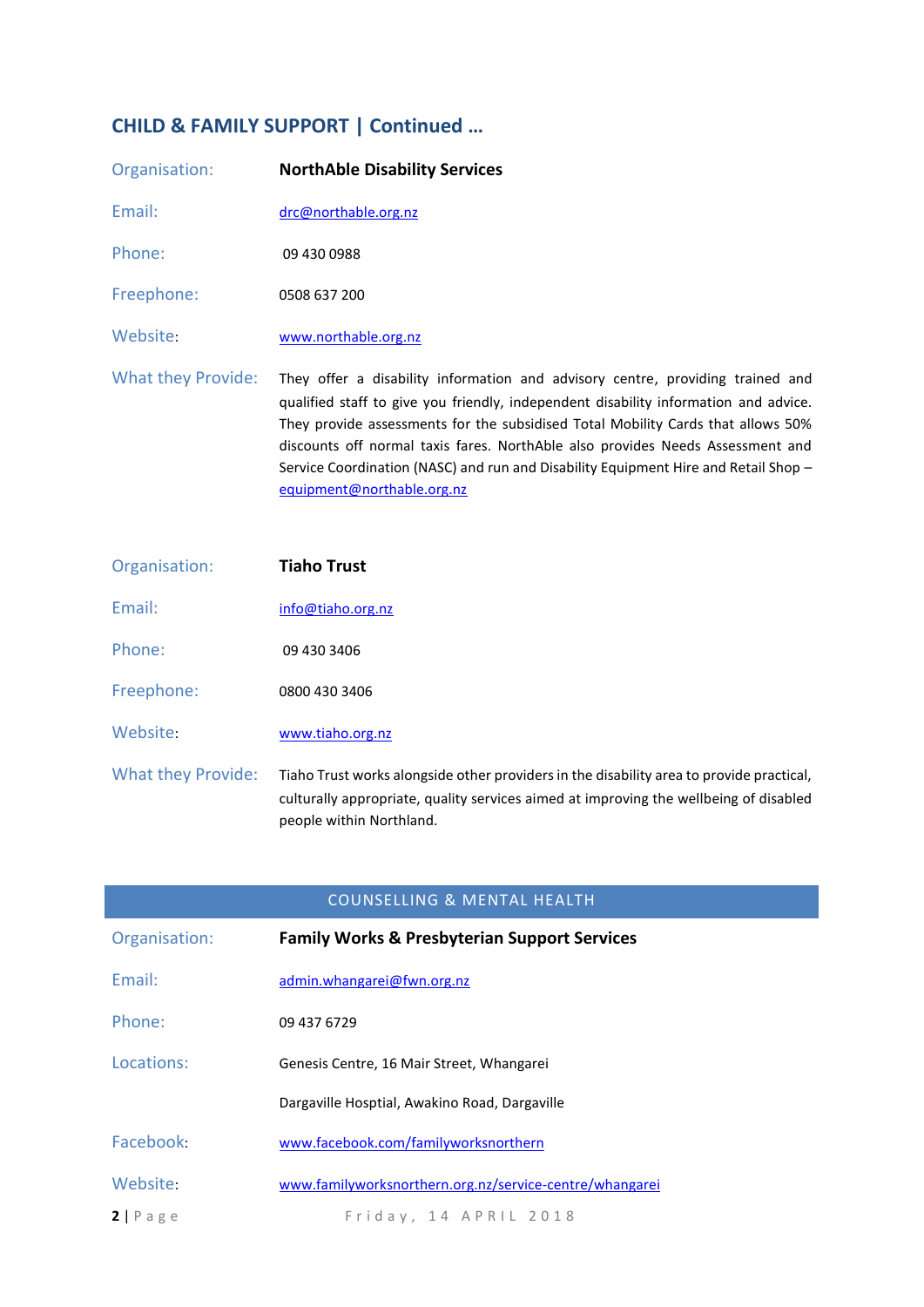### **COUNSELLING & MENTAL HEALTH | Continued …**

What they Provide: Family Works in Whangarei provides counselling, social work services and a range of group programmes for children, young people, parents/caregivers and families.

| <b>EDUCATION &amp; LEARNING SUPPORT</b> |                                                                                                                                                                                                                                                                                                                                                                                                                                                                                                                     |
|-----------------------------------------|---------------------------------------------------------------------------------------------------------------------------------------------------------------------------------------------------------------------------------------------------------------------------------------------------------------------------------------------------------------------------------------------------------------------------------------------------------------------------------------------------------------------|
| School:                                 | <b>Blomfield Special School &amp; Resource Centre</b>                                                                                                                                                                                                                                                                                                                                                                                                                                                               |
| Email:                                  | administration@blomfield.school.nz                                                                                                                                                                                                                                                                                                                                                                                                                                                                                  |
| Phone:                                  | 09 438 2105                                                                                                                                                                                                                                                                                                                                                                                                                                                                                                         |
| Address:                                | 31 Maunu Road, Whangarei                                                                                                                                                                                                                                                                                                                                                                                                                                                                                            |
| Principal:                              | Sally Wilkinson                                                                                                                                                                                                                                                                                                                                                                                                                                                                                                     |
| Website:                                | www.blomfield.school.nz                                                                                                                                                                                                                                                                                                                                                                                                                                                                                             |
| <b>What they Provide:</b>               | Blomfield has one base school in Whangarei and five satellite units located around<br>the Northland Region at Morningside Primary School, Manaia View School, Kaitaia<br>Primary School, Kaitaia College and Kamo High School. They also provide a Resource<br>Centre which facilitates an Outreach Programme, Correspondence School/Te Kura,<br>Professional Learning and Development and Health Clinics - such as Wheelchair and<br>Paediatrician Clinics. This is in collaboration with the Child Health Centre. |
| College:                                | <b>North Tech</b>                                                                                                                                                                                                                                                                                                                                                                                                                                                                                                   |
| Phone:                                  | 0800 162 100                                                                                                                                                                                                                                                                                                                                                                                                                                                                                                        |
| Website:                                | www.northtec.ac.nz/students/student-support/disability-services                                                                                                                                                                                                                                                                                                                                                                                                                                                     |
| Address:                                | Whangarei                                                                                                                                                                                                                                                                                                                                                                                                                                                                                                           |
| What they provide:                      | Further education from when a child leaves school. They have a service which will<br>assist students with disabilities to access their various educational programmes.                                                                                                                                                                                                                                                                                                                                              |

| <b>RESPITE &amp; DAY SERVICES - NORTHLAND</b> |                                        |
|-----------------------------------------------|----------------------------------------|
| Organisation:                                 | <b>Kind Hands Respite Care Cottage</b> |
| Phone:                                        | 09 459 7383   Mobile: 021 234 1294     |
| Website:                                      | www.kindhands.co.nz                    |
|                                               |                                        |

**3** | P a g e F rid a y , 14 A P R I L 2018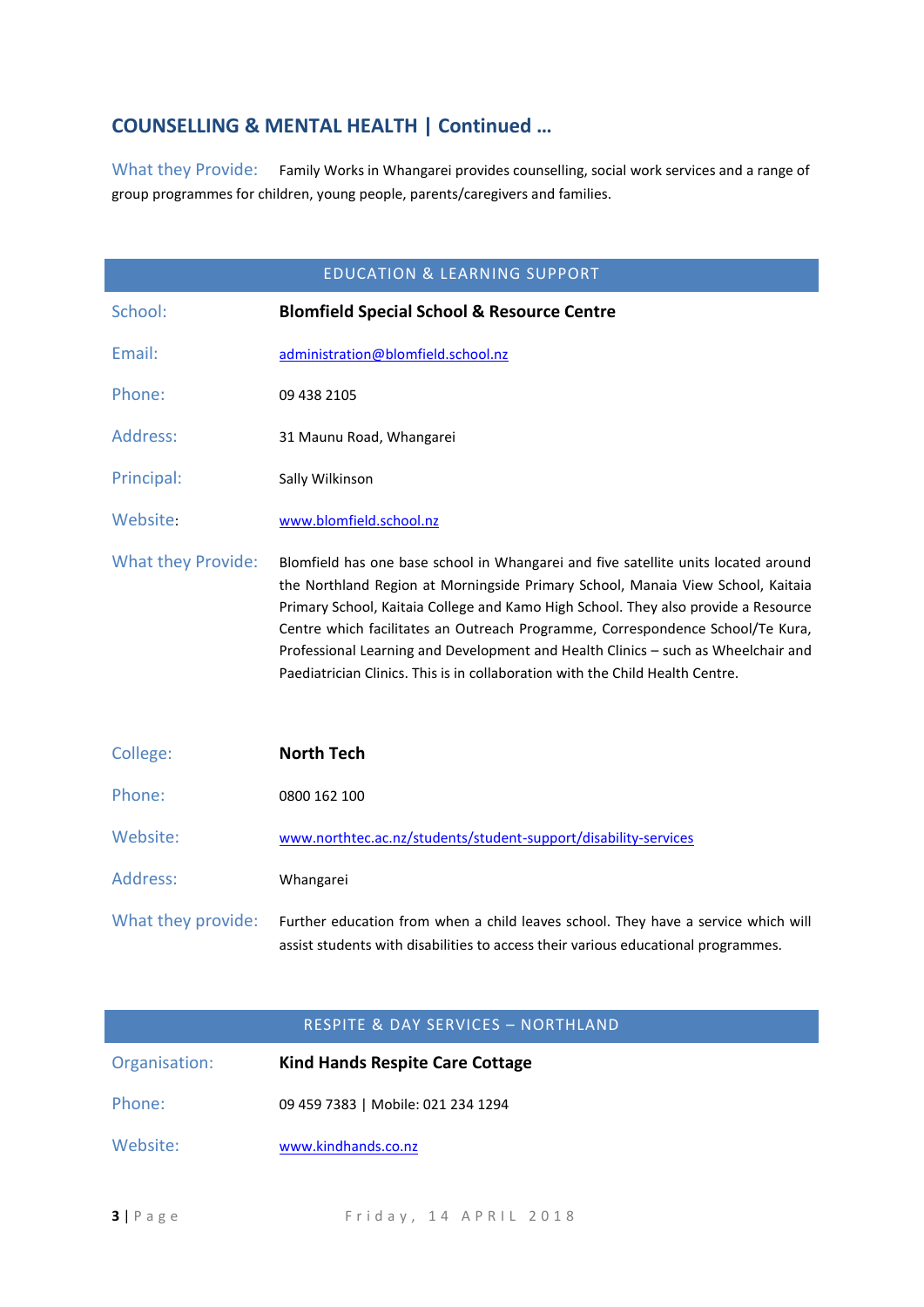## **RESPITE & DAY SERVICES | Continued ….**

| Email:             | info@kindhands.co.nz                                                                                                                                                                                                                                                                                                                                                                                                                               |
|--------------------|----------------------------------------------------------------------------------------------------------------------------------------------------------------------------------------------------------------------------------------------------------------------------------------------------------------------------------------------------------------------------------------------------------------------------------------------------|
| Address:           | Whangarei - services Northland                                                                                                                                                                                                                                                                                                                                                                                                                     |
| What they provide: | Kind Hands are setting up a health-care facility for a purpose-built cottage, offering<br>respite care for children who are aged under 6 years, have a disability and/or are<br>medically fragile and/or are technology dependent. Although the facility will be<br>located in Whangarei, it will benefit all children in the above categories throughout<br>Northland and will be the only such facility offering respite care to these children. |

|                           | <b>SPORT &amp; RECREATION - NORTHLAND</b>                                                                                                                                                                                                                |
|---------------------------|----------------------------------------------------------------------------------------------------------------------------------------------------------------------------------------------------------------------------------------------------------|
| Organisation:             | <b>Northland Boccia Association (supported by Parafed)</b>                                                                                                                                                                                               |
| Email:                    | nicolegrimme@hotmail.com - Kerikeri Boccia Group                                                                                                                                                                                                         |
|                           | info@northlandboccia.co.nz - Northland Boccia Association                                                                                                                                                                                                |
| Phone:                    | 021 151 1105 / 09 433 5600                                                                                                                                                                                                                               |
| Contact:                  | Nicole Grimme (Facilitator)                                                                                                                                                                                                                              |
| Website:                  | www.boccia.org.nz                                                                                                                                                                                                                                        |
| <b>What they Provide:</b> | Kerikeri Boccia Group meets on Thursdays at the Bay Sports Stadium on Harmony<br>Lane in Waipapa.                                                                                                                                                        |
|                           | Northland Boccia Association meet on Tuesdays at the Genesis Energy Stadium ins<br>ide the ASB Leisure Centre on corner of Kensington Avenue and Western Hills Drive.<br>Extra sessions are also offered every second Saturday at Tikipunga High School. |
| Organisation:             | Kaitaia New Zealand Riding for the Disabled                                                                                                                                                                                                              |
| Address:                  | 404 Church Road, Kaitaia                                                                                                                                                                                                                                 |
| Email:                    | kaitaiada@yahoo.co.nz                                                                                                                                                                                                                                    |
| Phone:                    | 027 499 2336                                                                                                                                                                                                                                             |
| Contact:                  | Denise Finlayson                                                                                                                                                                                                                                         |
| Website:                  | www.rda.org.nz                                                                                                                                                                                                                                           |
| <b>What they Provide:</b> | New Zealand Riding for the Disabled Association (NZRDA) is an association of Member<br>Groups. It is a, not-for-profit organisation which provides opportunities for anyone                                                                              |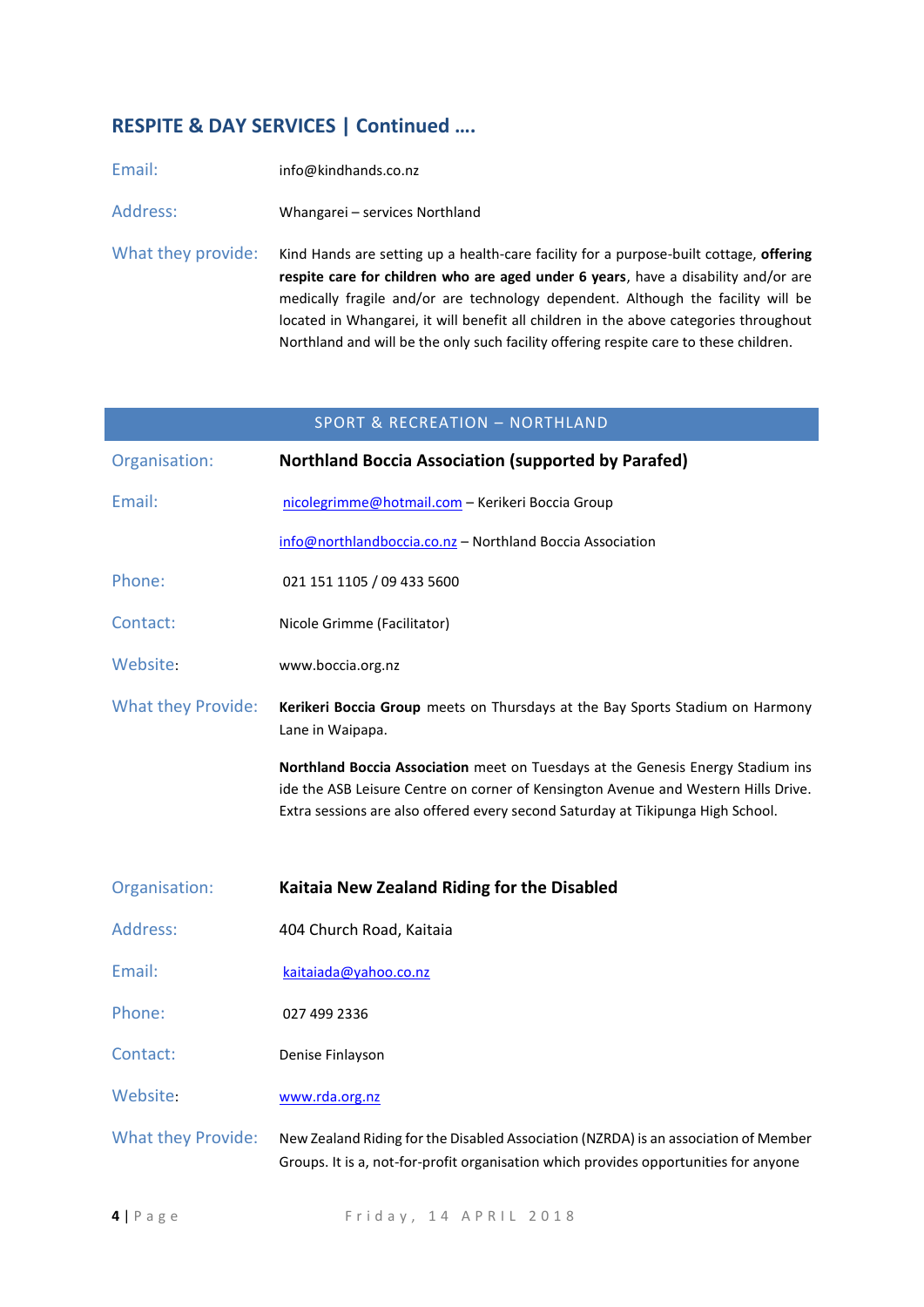#### **SPORT & RECREATION | Continued …**

with a disability to enjoy safe, healthy, stimulating, therapeutic horse riding and horse-related activities in New Zealand. The Groups can provide, recreational riding,

therapeutic riding, 'Equine-assisted' or 'Equine-facilitated' Psychotherapy and Hippo therapy, (which literally means treatment with a horse).

#### Organisation: **Whangarei New Zealand Riding for the Disabled**

- Address: Barge Showgrounds, Maunu Road, Whangarei
- Email: info@rdawhangarei.org.nz

Phone: 03 438 7521

- Contact: Rachel Ball
- Website: [www.rdawhangarei.org.nz](http://www.rdawhangarei.org.nz/)
- Facebook: [www.facebook.com/Whangarei-Riding-for-the-Disabled](http://www.facebook.com/Whangarei-Riding-for-the-Disabled)

What they Provide: They are a not-for-profit organisation that provides services to disabled children in the Whangarei area. There are 7 paid staff – Operations Manager, Head Instructor, Horse Manager, Stable Manager, an Instructor, Instructor/handyman and groundsman. There are 120 riders on their books and are able to ride 80 each term and the ages range from 7 to 25 years old.

> Applications come from schools, physios, OT's, Doctors, hospitals and parents/grandparents

> Each rider has a programme worked out according to their particular goals and each term we assess these goals and make new ones.

- Organisation: **Halberg Disability Foundation**
- Address: National Office, Auckland
- Email: maia@halberg.co.nz
- Contact: Maia
- Website: [www.halberg.org.nz](http://www.halberg.org.nz/)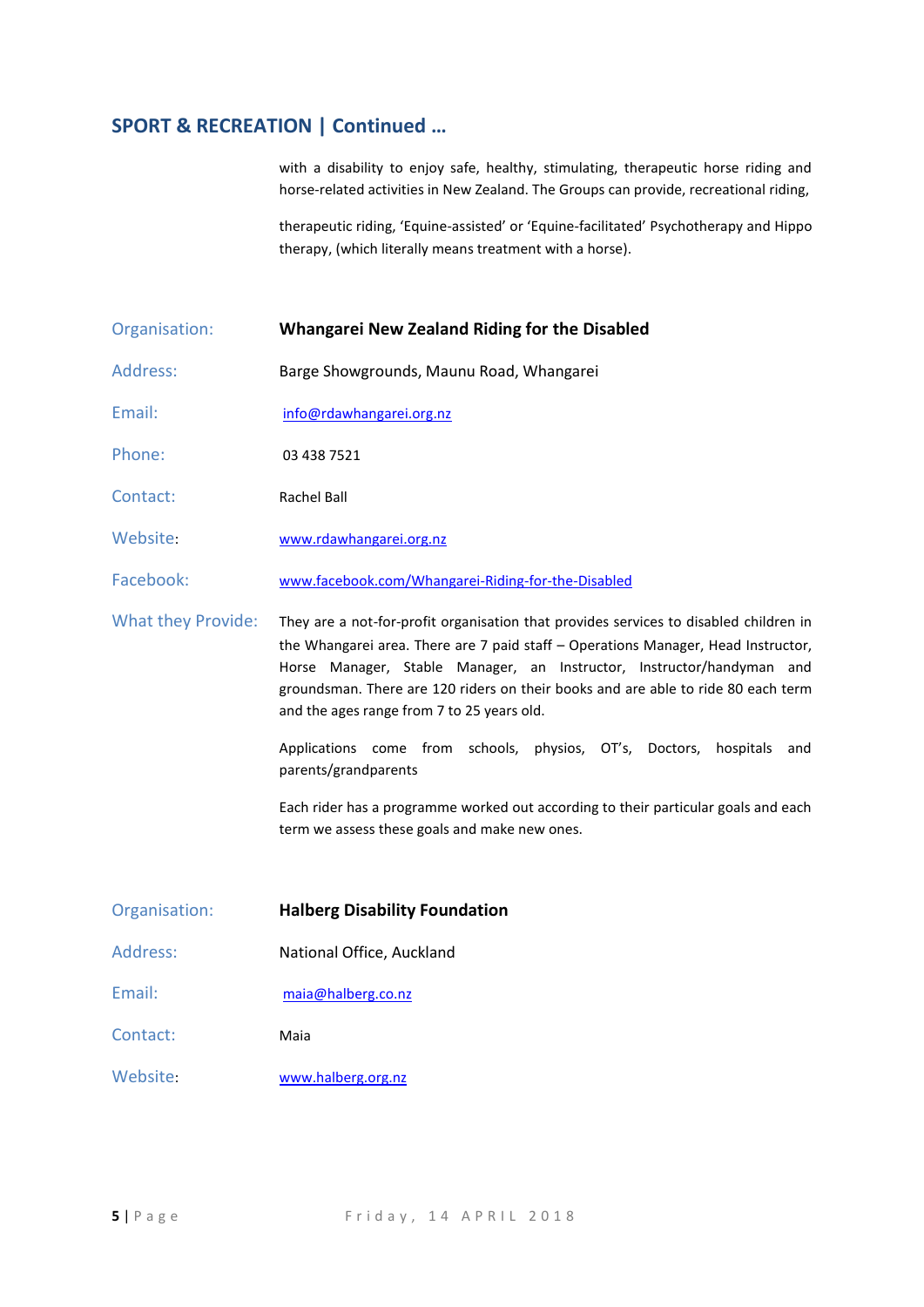# **SPORT & RECREATION | Continued …**

| Organisation:      | <b>Parafed Northland</b>                                                                                                                                                                                 |
|--------------------|----------------------------------------------------------------------------------------------------------------------------------------------------------------------------------------------------------|
| Email:             | admin@parafednorthland.co.nz                                                                                                                                                                             |
| Phone:             | 027 705 9520                                                                                                                                                                                             |
| Contact:           | Joanna Burgess - Community Sport Coordinator                                                                                                                                                             |
| Website:           | www.parafednorthland.co.nz                                                                                                                                                                               |
| Facebook:          | www.facebook.com/parafednorth                                                                                                                                                                            |
| What they Provide: | They enable the delivery of quality sport and recreation opportunities for<br>Northlanders experiencing a physical disability.                                                                           |
|                    | They work with people though out the Northland community who live with a physical<br>disability to see them included and involved in sport and recreation for enjoyment,<br>good health and competition. |
|                    | They have activities like wheelchair basketball, sailing, cycling and power chair<br>football.                                                                                                           |
|                    | You will also find equipment on offer for hire, a beach wheelchair, sports wheelchairs<br>and bikes and hand cycles.                                                                                     |

| SUPPORT ORGANISATIONS FOR SPECIFIC CONDITIONS - NORTHLAND |                                                                                                                                                                                                                                                     |
|-----------------------------------------------------------|-----------------------------------------------------------------------------------------------------------------------------------------------------------------------------------------------------------------------------------------------------|
| Organisation:                                             | <b>Muscular Dystrophy Northern</b>                                                                                                                                                                                                                  |
| Email:                                                    | support@mdn.org.nz                                                                                                                                                                                                                                  |
| Phone:                                                    | 09 415 5682                                                                                                                                                                                                                                         |
| Address:                                                  | The Lion Foundation House, Albany, North Shore                                                                                                                                                                                                      |
| Contacts:                                                 | <b>Denise Ganley - Information/Office Manager</b>                                                                                                                                                                                                   |
|                                                           | Darian Smith - Field Worker - 021 824 018                                                                                                                                                                                                           |
|                                                           | Kate Longmuir - Field Worker - 021 704 227                                                                                                                                                                                                          |
| Website:                                                  | www.mda.org.nz                                                                                                                                                                                                                                      |
| <b>Facebook Page:</b>                                     | www.facebook.com/muscular.northern                                                                                                                                                                                                                  |
| <b>What they Provide:</b>                                 | Their services are targeted toward individuals and whanau with lived experience of a<br>neuromuscular condition covered by MDANZ. They have a nationwide fieldworker<br>service providing person-centred support at home and in the community. Free |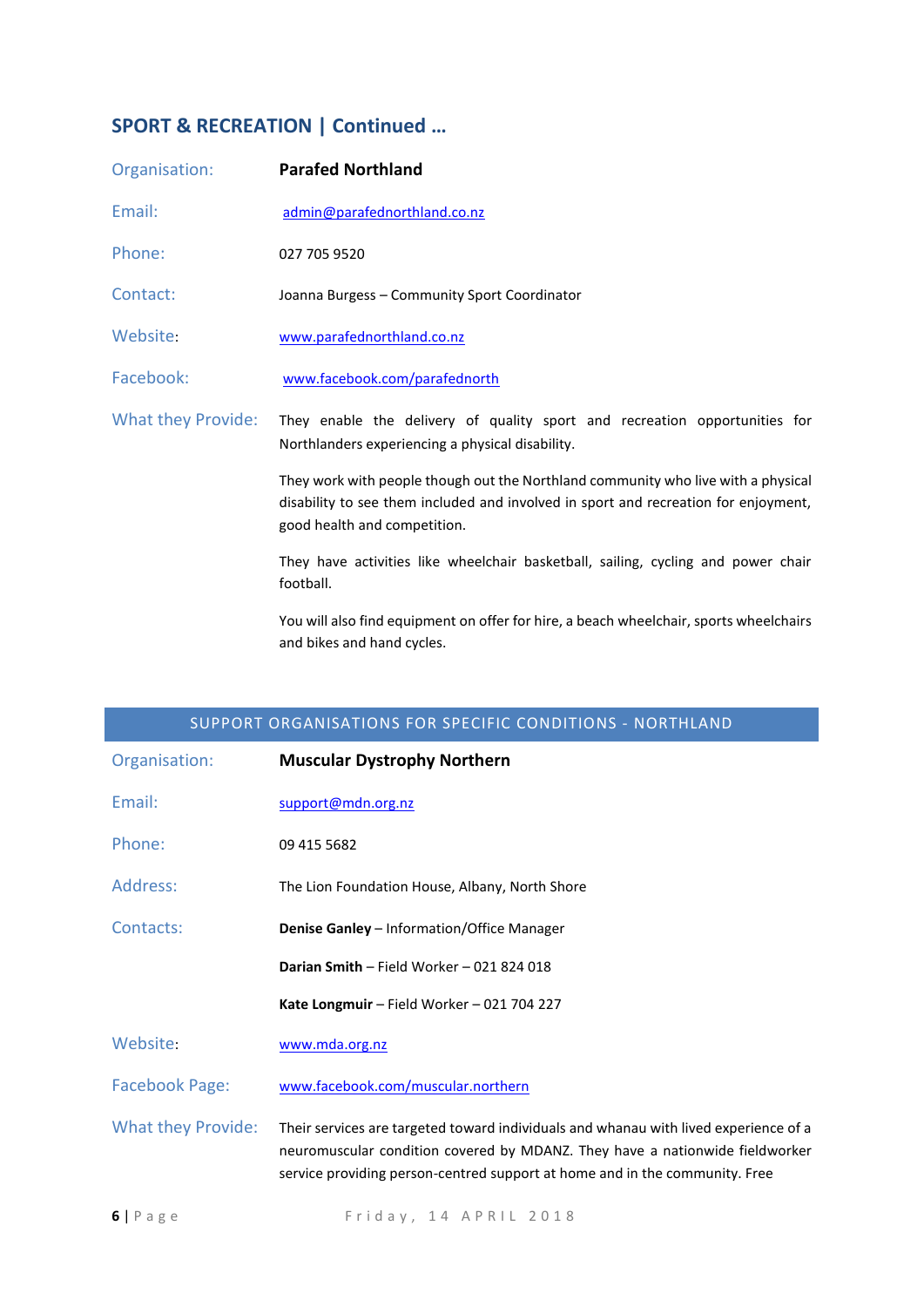counselling for members, funding for local researchers, a pool of equipment, library books and DVD's, Discretionary grants, peer to peer support network, Duke of Edinburgh's Hillary Award Programme, Retail discounts, wallet alert cards, a quarterly magazine and access to specialised information and advice about neuromuscular conditions.

Organisation: **Northland Brain Injury Association** Email: northland@brain-injury.org.nz Phone: 09 459 5013 Address: 98 Cairnfield Road, Whangerei, Northland Contact: Vicki Herdman Website: www.brain-injury.org.nz Facebook Page: [www.facebook.com/mybrain.northland](http://www.facebook.com/mybrain.northland) What they Provide: They have 14 regional brain injury associations around NZ. Each offers support via a Liaison Officer along with a variety of Support Groups and Social Activities.

| Organisation:             | <b>Cerebral Palsy Society</b>                                                                                                                                                                                                                                             |
|---------------------------|---------------------------------------------------------------------------------------------------------------------------------------------------------------------------------------------------------------------------------------------------------------------------|
| Email:                    | cpsociety@cpsociety.org.nz                                                                                                                                                                                                                                                |
| Phone:                    | 0800 503 603                                                                                                                                                                                                                                                              |
| <b>Address:</b>           | Yarnton House, 14 Erson Avenue, Royal Oak, Auckland                                                                                                                                                                                                                       |
| Contacts:                 | Matt Slade   Membership & Accounts Manager   matt@cpsociety.org.nz                                                                                                                                                                                                        |
| Website:                  | www.cerebralpalsy.org.nz F                                                                                                                                                                                                                                                |
| <b>Facebook Page:</b>     | www.facebook.com/cpsocietynz                                                                                                                                                                                                                                              |
| <b>What they Provide:</b> | The CP Society has a number of different programmes for its members that can help<br>provide assistance for children & adults with Cerebral Palsy. In the form of voucher's<br>for 'Get out There' for taxis, 'Get Physical' for physiotherapy, 'Get this & that' for use |

child's specialised trike.

in affiliated specialised equipment stores, 'Get up Again' for counselling, 'Get Structured' for legal purposes and also a programme 'get on your trike' to fund a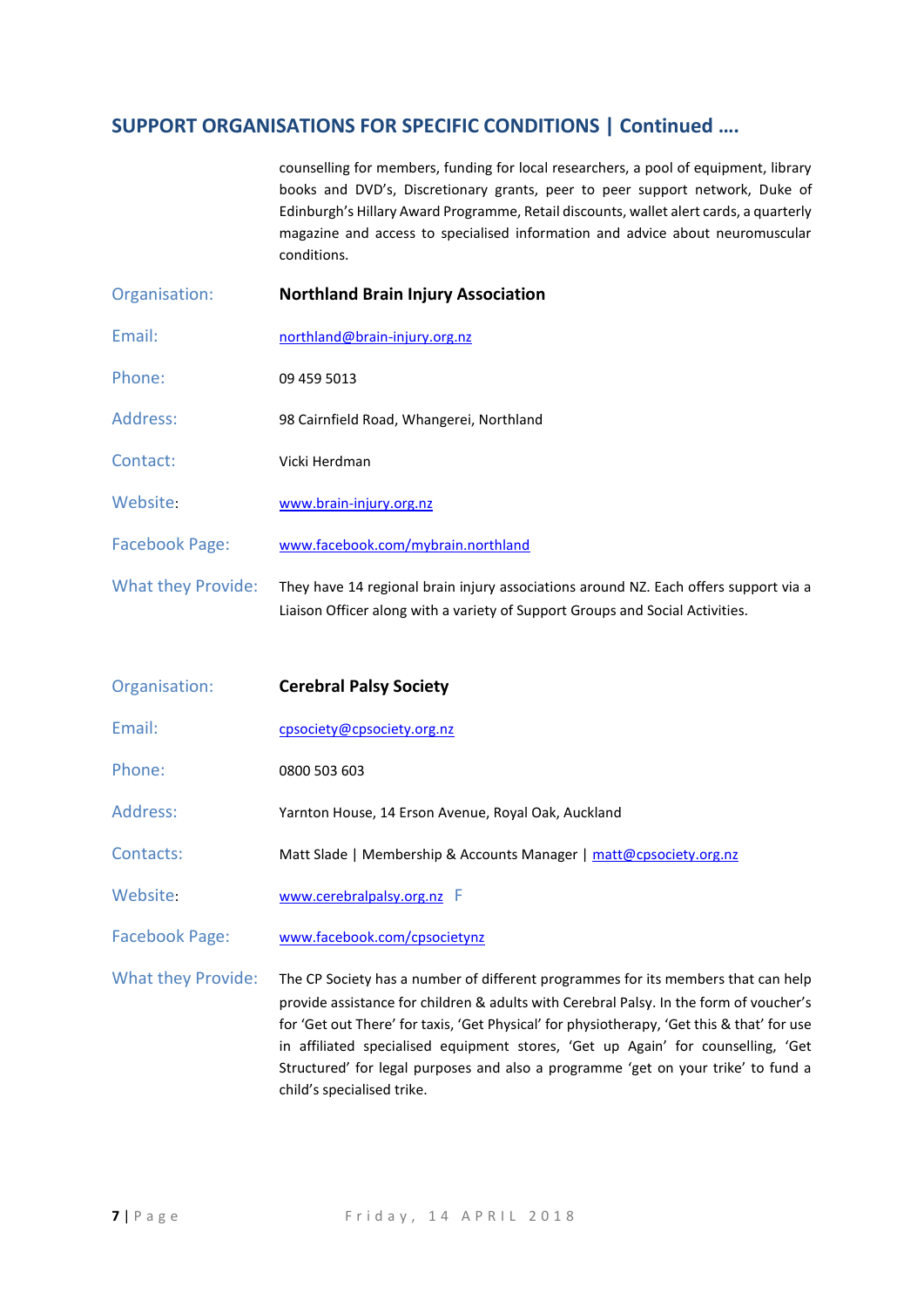| Organisation:             | <b>Complex Care Group</b>                                                                                                                                                                                                                                                                                                                                                                                                                                                                                                                                                   |
|---------------------------|-----------------------------------------------------------------------------------------------------------------------------------------------------------------------------------------------------------------------------------------------------------------------------------------------------------------------------------------------------------------------------------------------------------------------------------------------------------------------------------------------------------------------------------------------------------------------------|
| Email:                    | complexcarers@xtra.co.nz                                                                                                                                                                                                                                                                                                                                                                                                                                                                                                                                                    |
| Phone:                    | 0800 852 693                                                                                                                                                                                                                                                                                                                                                                                                                                                                                                                                                                |
| Contacts:                 | Jan Moss                                                                                                                                                                                                                                                                                                                                                                                                                                                                                                                                                                    |
| Website:                  | www.complexcaregroup.org.nz                                                                                                                                                                                                                                                                                                                                                                                                                                                                                                                                                 |
| <b>Facebook Group:</b>    | www.facebook.com/complexcaregroup - Closed Group                                                                                                                                                                                                                                                                                                                                                                                                                                                                                                                            |
| <b>What they Provide:</b> | Complex Care Group provides information and support for family's and carers who<br>are providing an intensive level of care for a disabled child/young adult, who also has<br>either multiple disabilities, a serious, ongoing medical condition and/or behaviour<br>that requires a high level of support. They aim to provide a collective voice for carer's<br>and an opportunity to network with other members, as well as raising awareness with<br>the Ministry of Health, funders and service providers of the specific issues that they<br>face in their community. |

| Organisation:         | <b>The Angelman Network</b>         |
|-----------------------|-------------------------------------|
| Fmail:                | angelmannetwork@gmail.com           |
| Phone:                | 021 138 2878                        |
| Contacts:             | Ursula Cranmer                      |
| Website:              | www.angelman.org.nz                 |
| <b>Facebook Page:</b> | www.facebook.com/theangelmannetwork |
| What they Provide:    | The Angelman Network connects and s |

supports those effected by Angelman Syndrome. They put on fundraisers, organise family social gatherings and facilitate awareness through events and publications.

| Organisation:      | <b>Spina Bifida Association New Zealand</b> |
|--------------------|---------------------------------------------|
| Email:             | spinabifidanz@zoho.com                      |
| Phone:             | Unknown                                     |
| Contacts:          | Maioro Barton & Diane Belcher               |
| Website:           | www.spinabifida.org.nz                      |
| $8   P \text{age}$ | Friday, 14 APRIL 2018                       |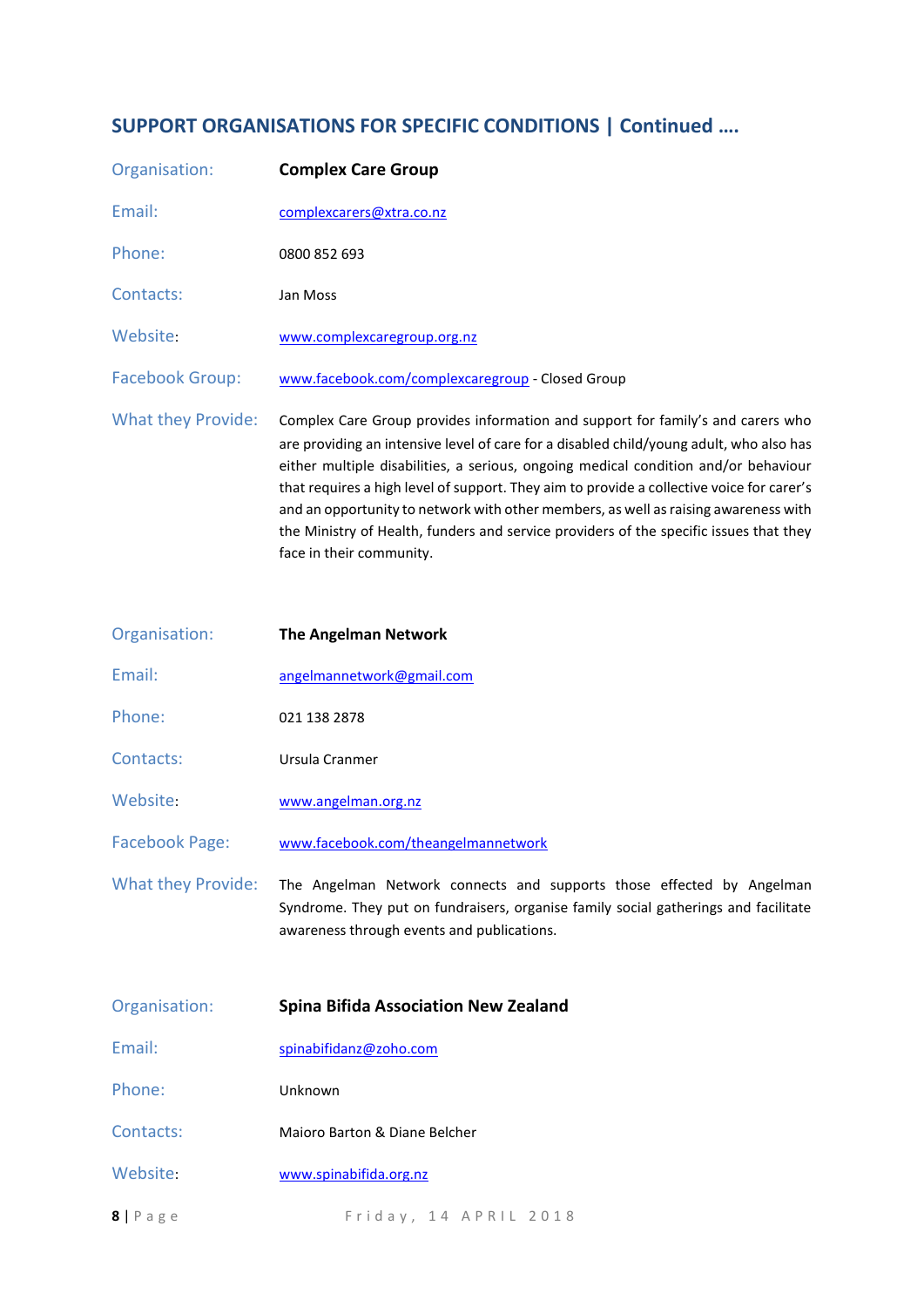Facebook Page: [www.facebook.com/spinabifidanewzealand](http://www.facebook.com/spinabifidanewzealand)

What they Provide: The Spina Bifida Association connects and supports those effected by Spina Bifida. They are dedicated to supporting and encouraging parents expecting a baby diagnosed with Spina Bifida and parents of children and young adults living with Spina Bifida.

| Organisation:             | <b>PWS New Zealand - Prada-Willi Syndrome</b>                                                                                                                                                                                                                                                                                                                                            |
|---------------------------|------------------------------------------------------------------------------------------------------------------------------------------------------------------------------------------------------------------------------------------------------------------------------------------------------------------------------------------------------------------------------------------|
| Address:                  | Silverdale 0944, North Auckland                                                                                                                                                                                                                                                                                                                                                          |
| Email:                    | ceo@pws.org.nz                                                                                                                                                                                                                                                                                                                                                                           |
| Phone:                    | 0800 4 PWS HELP or 027 673 1007                                                                                                                                                                                                                                                                                                                                                          |
| Contacts:                 | Sarah McLarin   CEO   ceo@pws.org.nz                                                                                                                                                                                                                                                                                                                                                     |
|                           | Jo Davies   Admin Manager   jo.davies@pws.org.nz                                                                                                                                                                                                                                                                                                                                         |
|                           | Cindy Adams-Vining   Family Support & Residential Training   cindy@pws.org.nz                                                                                                                                                                                                                                                                                                            |
| Website:                  | www.pws.org.nz                                                                                                                                                                                                                                                                                                                                                                           |
| <b>Facebook Page:</b>     | www.facebook.com/PraderWilliSyndromeAssocationNZ                                                                                                                                                                                                                                                                                                                                         |
| <b>What they Provide:</b> | They are a parent support network which aims to enhance the lives of those with<br>Prader-Willi Syndrome by providing support to families and acting as advocates for<br>people with PWS. They also hope to increase public awareness and understanding of<br>PWS. They offer information and support to all families affected by PWS and to those<br>who work with people who have PWS. |
| Organisation:             | NZORD - New Zealand Organisation for Rare Disorders                                                                                                                                                                                                                                                                                                                                      |
| <b>Address:</b>           | Marion Square, Wellington                                                                                                                                                                                                                                                                                                                                                                |
| Email:                    | enquiries@nzord.org.nz                                                                                                                                                                                                                                                                                                                                                                   |
| Phone:                    | 04 385 1119                                                                                                                                                                                                                                                                                                                                                                              |
| Website:                  | www.nzord.org.nz                                                                                                                                                                                                                                                                                                                                                                         |
| <b>Facebook Page:</b>     | www.facebook.com/NZORD                                                                                                                                                                                                                                                                                                                                                                   |
| <b>What they Provide:</b> | NZORD offers a central starting point for patients and families affected by rare<br>disorders, and helps families and patients find the essential information and support<br>groups they require.                                                                                                                                                                                        |

**9** | Page Friday, 14 A P R I L 2018